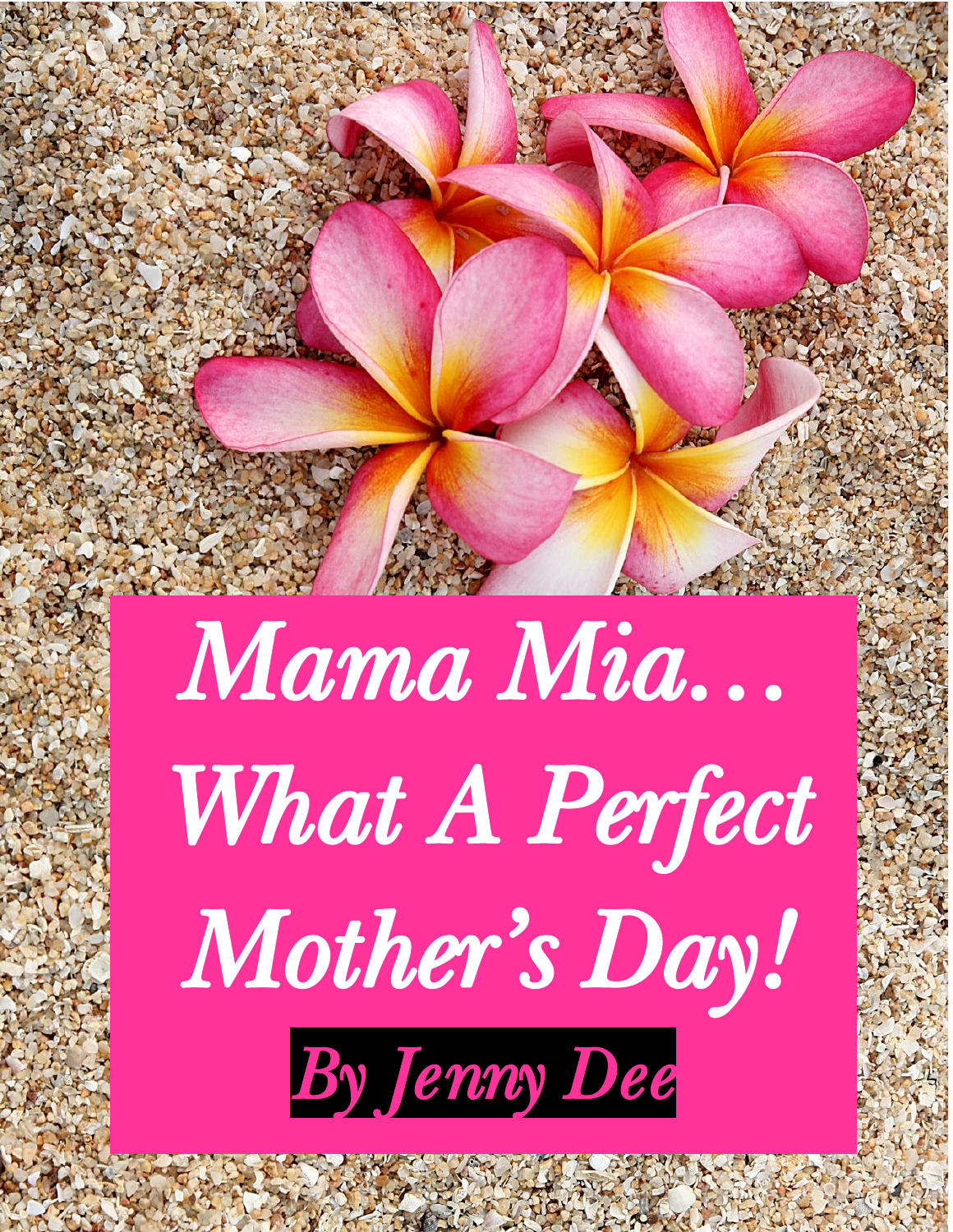Let's pretend that we could create the perfect kind of mother's day…you know, the one where inconsiderately planned activities like dance competitions and basketball games aren't scheduled to remind us that not even on "our" day, do we get the day off.

It's a lazy Sunday, with absolutely no errands to run. I sleep as late as I want, waking only to the glorious smells of children making me special gluten free chocolate pancakes with bacon and a side of orange juice. The wonderful breakfast in bed is served up on a cute little tray, complete with a vase of my favorite flowers: pink lilies and roses.

The delivery comes complete with their sweet little hugs (yes, even as teens), and homemade cards extoling the virtues of my motherhood perfection. Gifts are also welcome, especially those that speak to my heart, like journals, love coupons, or pretty much anything their cute imaginations can think up.

I walk downstairs to a miraculously clean house and the smell of a spring candle wafting through the air. There is nothing for me to do, other than just enjoy the fact that I don't have to lift a finger today.

In fact, after talking a walk in the fresh, breezy air, I'm ready for an afternoon of self-pampering that does not include the presence of my children. This day is for me—and while I will spend time with the little loves that made me a mama, I am going to indulge in quiet time first.

It all begins with a mani/pedi—the full out spa kind with the magical exfoliations and soaks and paraffin wax combos while the chair pre-games for my later in the day massage. When my tootsies are all prettied up and dry, I'll make my way over to the massage parlor, where essential oils and the hands of a strong, talented male masseuse release every single knot of tension I have held in for the last few months of child activity juggling.

Fruit infused water is waiting for me afterwards, as is a quiet meditation room where I can relish in the relaxation and let my mind continue to numb to the